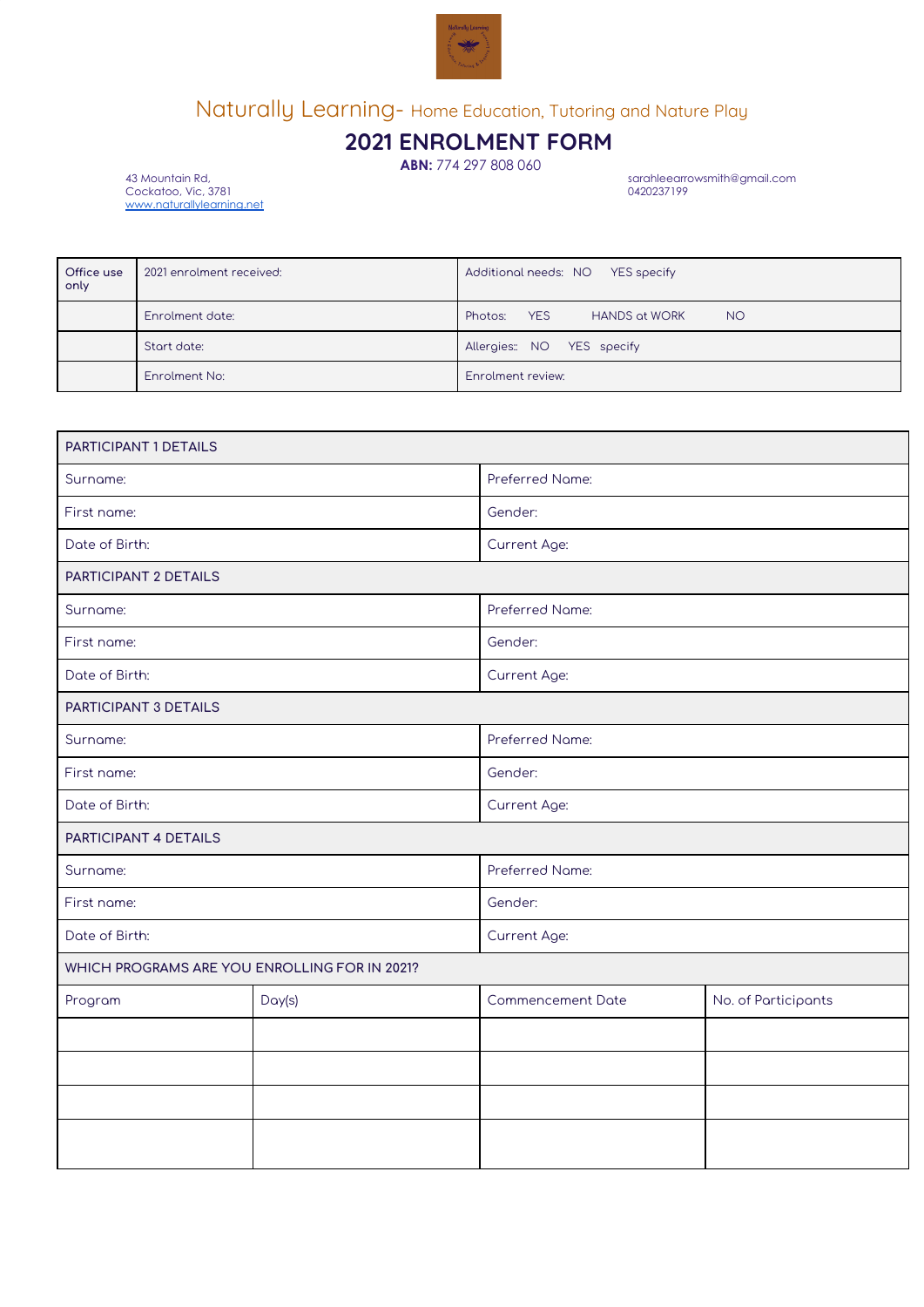

# Naturally Learning- Home Education, Tutoring and Nature Play

## **2021 ENROLMENT FORM**

**ABN:** 774 297 808 060

sarahleearrowsmith@gmail.com<br>0420237199

 $Cockatoo, Vic, 3781$ [www.naturallylearning.net](http://www.naturallylearning.net/)

| PARENT/GUARDIAN DETAILS                                                                                                                                                       |                                                                                                                                                                                         |                          |  |  |
|-------------------------------------------------------------------------------------------------------------------------------------------------------------------------------|-----------------------------------------------------------------------------------------------------------------------------------------------------------------------------------------|--------------------------|--|--|
| Name:                                                                                                                                                                         |                                                                                                                                                                                         | Relationship to student: |  |  |
| Address:                                                                                                                                                                      |                                                                                                                                                                                         | Emoil:                   |  |  |
|                                                                                                                                                                               |                                                                                                                                                                                         | Mobile/ Home Phone:      |  |  |
| SUPPORT WORKER / CARER DETAILS (If applicable)                                                                                                                                |                                                                                                                                                                                         |                          |  |  |
| Name:                                                                                                                                                                         |                                                                                                                                                                                         | Relationship to student: |  |  |
| Mobile/ Home Phone:                                                                                                                                                           |                                                                                                                                                                                         | Emoil:                   |  |  |
| STUDENT MEDICAL INFORMATION                                                                                                                                                   |                                                                                                                                                                                         |                          |  |  |
| Medical conditions:<br><b>YES</b><br><b>NO</b>                                                                                                                                | Please specify any medical conditions the participant suffers from eg: asthma, disabilities.<br>Only list those conditions that may be relevant to participation at Naturally Learning. |                          |  |  |
| Allergies:<br><b>YES</b><br><b>NO</b>                                                                                                                                         | Please list any known allergies the participant has eg: food, pollen, ants, other.<br>Only list those allergies that may be relevant to participation at Naturally Learning.            |                          |  |  |
| <b>NO</b><br><b>YES</b><br>Has the participant been diagnosed as being at risk of anaphylaxis?<br>If yes, participants are required to provide their own EpiPen every session |                                                                                                                                                                                         |                          |  |  |
| <b>YES</b><br><b>NO</b><br>Has the participant been diagnosed with additional needs?                                                                                          |                                                                                                                                                                                         |                          |  |  |

If yes to any of the above, please provide only those details relevant to participation in Naturally Learning Programs.

Shared Food Consent

| Consent is given for the above mentioned participant to share food at Naturally Learning. | NO. | <b>YES</b> |
|-------------------------------------------------------------------------------------------|-----|------------|
| Does the participant have any specific dietary needs?                                     | NΟ  | <b>YFS</b> |
| If yes please explain.                                                                    |     |            |

Image Consent

| <b>CONSENT IS GIVEN FOR THE FOLLOWING:</b>                                                                                                                            |    |            |
|-----------------------------------------------------------------------------------------------------------------------------------------------------------------------|----|------------|
| Images may be used for promotional material, on websites and other online platforms.                                                                                  | NΟ | <b>YES</b> |
| Photos may be used on online platforms without identifying the student. No faces or names to be<br>used. e.g (hands at work), from the back, as part of a group only. | NΟ | <b>YES</b> |
| Photographs may be used on hard copy publications, e.g fliers, posters, advertisements                                                                                | NС | <b>YES</b> |